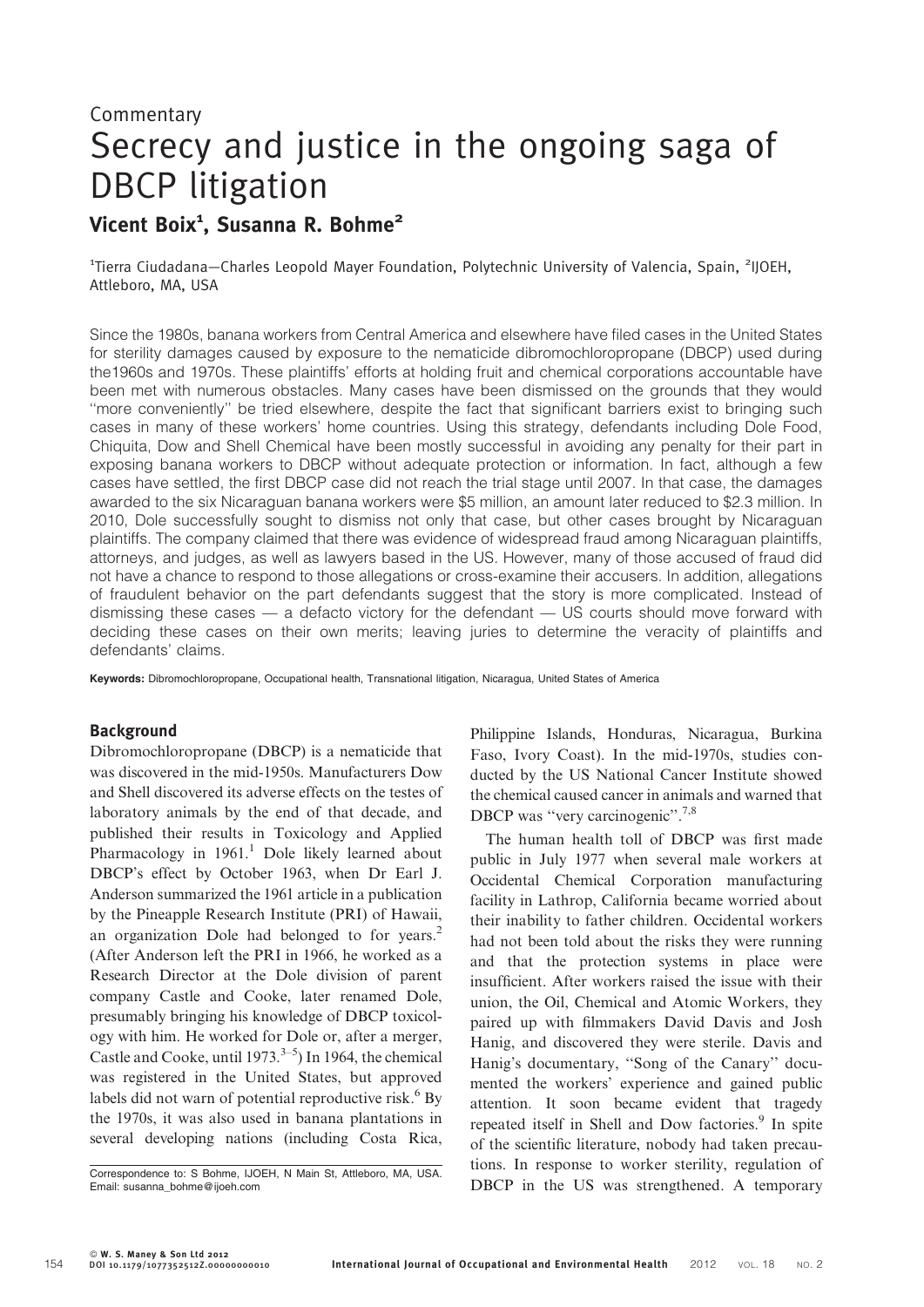exposure limit for production workers was set by the Occupational Safety and Health Administration in 1977, followed by a stronger permanent standard in  $1978.<sup>9,10</sup>$  However, DBCP could still be used in certain crops and could also be exported. $11$  DBCP use continued in some banana and other farms in the developing world through the 1980s.

In 1977, Castle and Cooke (Dole) threatened Dow with a breach of contract suit if the chemical manufacturer stopped selling them the compound.<sup>12</sup> Dow agreed to continue to sell the chemical to the fruit company if certain conditions were met; $^{13}$  in practice, Dole ignored most of those conditions.14 Use elsewhere also continued. In October 1979, the US Environmental Protection Agency issued an ''Intent to Cancel'' DBCP that would bring an end to all uses in the US, with the single exception of the Hawaiian pineapple  $\text{crop.}^{11}$ 

In 1979, DBCP use was discontinued in Costa Rica after health officials discovered its adverse effects. Dole sent its remaining DBCP to Honduras, where there were no restrictions on the chemical.<sup>15</sup> According to an executive from another chemical company, Dole avoided legal problems by acquiring DBCP indirectly, through local importers.<sup>16</sup> Dole internal memos, produced in lawsuits, would show that Dole was applying DBCP in Nicaragua as late as  $1980<sup>17</sup>$  And in 1986, 1 year after all uses were discontinued in the USA, Dole used it in the Philippines. $18$ 

The testimony of dozens of banana workers, as well as internal documents of the fruit companies who used it, show that workers had no warning about the hazards of DBCP and were not provided with protective equipment. Despite worker reports consistent with high dermal and inhalation exposures, $19,20$ Dole continues to maintain that ''there is no reliable scientific basis for alleged injuries from the agricultural field application of DBCP".<sup>21</sup> Both exposure and sterility have been documented in agricultural workers and there is no reasonable basis for believing that the chemical would affect workers differently depending on their job description. Indeed, epidemiological studies have shown high rates of sterility among former banana workers exposed to  $DBCP$ .<sup>22,23</sup>

# The Legal Battle

In the 1980s and 1990s, banana and pineapple workers from Latin America, Asia, and Africa filed lawsuits for DBCP exposure in US courts. Although there have been settlements in two notable case groups, for more than 20 years, none of these cases went to trial. Most were barred from proceeding under a legal doctrine known as called ''Forum Non Conveniens'', which dismissed the cases under the theory that they should proceed in the plaintiffs' original countries. $2^{3,24}$ 

In the new century, a controversial law dealing with DBCP cases was enacted in Nicaragua after widespread protest on the part of banana workers. ''Special Law 364'' facilitated the trial of DBCP cases, largely through the creation of special procedural rules. In 2001, the first lawsuits were filed under that law. In subsequent years, numerous lawsuits were filed by DBCP-affected former banana workers there, resulting in a number of judgments favorable to the plaintiffs.<sup>25</sup>

In contrast to their earlier assertions that cases should be tried in plaintiffs' home countries, the fruit and chemical companies argued that these cases were invalid. According to the New York Times, Dole, Dow and Shell hired people who had been prominent in the Reagan and Clinton administrations to obtain the collaboration of the Bush administration in repealing Law 364.<sup>26</sup>

The US State Department reported raising the issue ''at the highest level'', but would not confirm reports that then-Secretary of State Collin Powell had conveyed the message to his Nicaraguan counterpart. In 2002, then-US Ambassador to Nicaragua, Oliver Garza, put pressure on the Nicaraguan State Department, some ministries and the Presidency to obtain the repeal of Law 364. The pressure reached the Attorney General who issued an opinion criticizing Law 364, which he later sent to the Supreme Court of Nicaragua with a request to have it distributed to all courts in the country. Later, it was reported that certain attorneys for the multinational companies had been in the house of the president requesting ''collaboration''.27 Despite US pressure, months later the Supreme Court ratified the validity of Law  $364.^{27-30}$ 

Despite this affirmation of the law, defendants refused to abide by Nicaraguan judges' rulings, and plaintiffs began enforcement proceedings in the US and elsewhere. The Nicaraguan law meant that defendants in DBCP litigation were no longer likely to ask for Forum Non Conveniens dismissals for cases brought by Nicaraguans, as they no longer considered Nicaragua a "convenient" forum.<sup>31,32</sup>

In 2007, the first trial of a DBCP case brought by non-US citizens took place in California State Court. In Tellez v. Dole, a 12 person jury found Dole Food Company and Dow Chemical guilty and, in November, ordered them to pay over US\$5 million to six of the 12 Nicaraguan plaintiffs.<sup>33,34</sup> The corporations appealed the verdict, which was reduced in March 2008 by Judge Cheney, who dismissed punitive charges against Dole.<sup>35</sup> It was a historical decision opening the door to further litigation by affected Nicaraguans as well as giving hope to plaintiffs from other countries where DBCP had been used.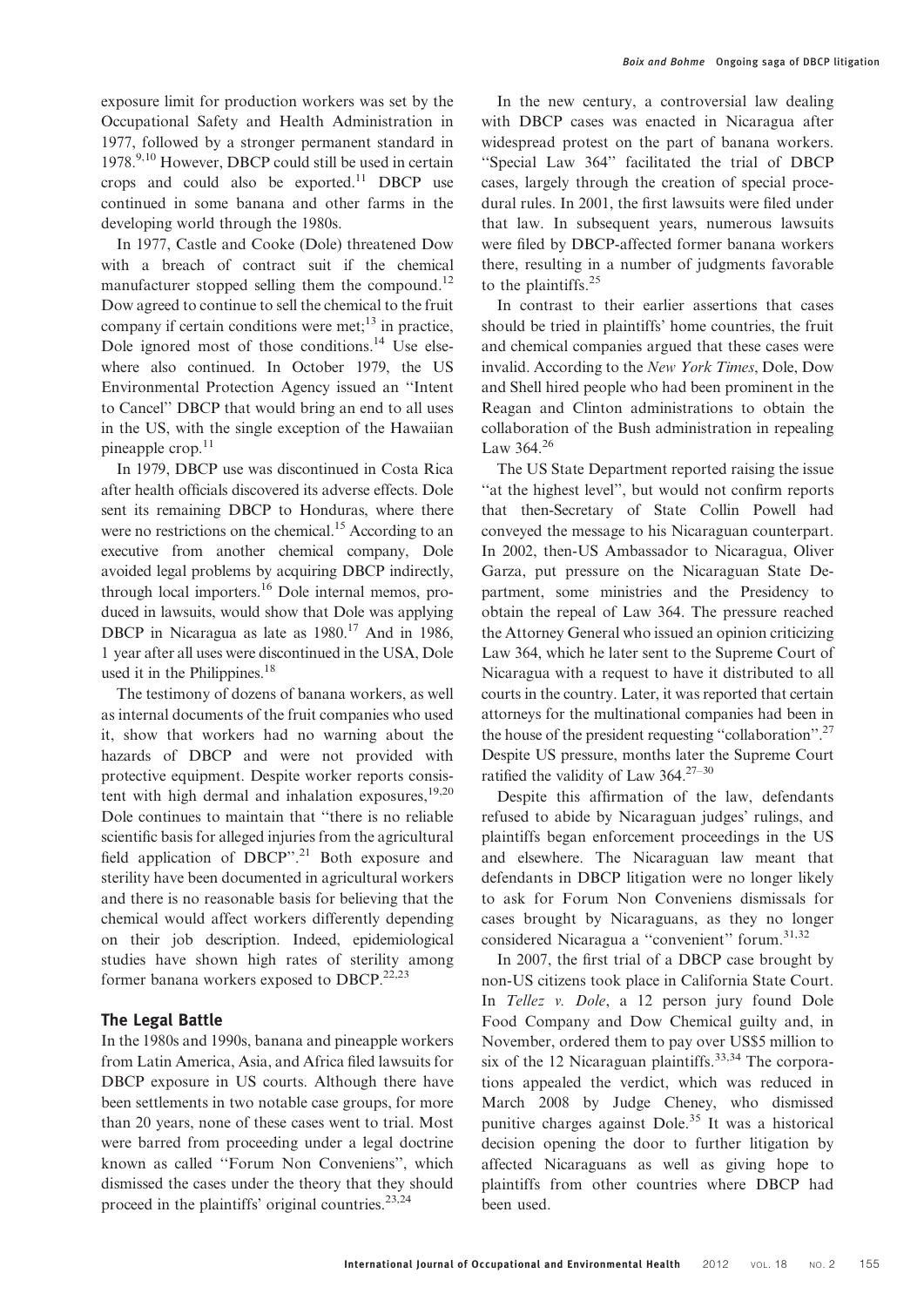## Complications Arise

Following the verdict, Tellez counsel filed two new lawsuits in Los Angeles, known as *Mejia v. Dole* and Rivera v. Dole. On 23 April 2009, an unusual decision by Judge Chaney dismissed the Mejia and Rivera cases before they could be heard.<sup>36</sup> Cheney's decision responded to charges by defendant Dole that plaintiff attorneys and workers had conspired to obtain damages from the defending enterprises. The charges of fraud revolved around two issues that have been central to the Nicarguan cases: work history and sterility or childlessness.

Without the existence of definitive employment records, plaintiffs' particular work histories have become a subject of evidence and courtroom argument rather than an agreed-upon matter. Documentation of employment can be difficult, because many banana workers were employed only indirectly by Dole, as the transnational used contractors or ''independent producers'' to minimize its own risk while maintaining control over most aspects of production, including pesticide use. Further, it is unclear whether Dole maintained employment records on these workers in the first place. $37$  In her decision, Judge Cheney stated that the documentary evidence of banana farm operations, including employment records, between 1979 and 1981 had been destroyed by the Sandinista Revolution.<sup>36</sup> This charge, to our knowledge never before raised in the DBCP litigation, reinforces Cheney's characterization of Dole as a victim and Nicaragua as a corrupt and lawless place. However, it seems to be wrong. In fact, Dole operated in Nicaragua through October 1982, well into the Revolutionary period.38 It was the Sandinista government of the revolutionary era which regularized the labor situation of the banana workers who, until September 1982, never contributed to social security although, arguably, Nicaraguan law had required such contributions since 1956.<sup>39</sup> Although Dole and the Republic of Nicaragua have faced each other in litigation in the US previously,  $38$  to our knowledge, no evidence of Sandinista destruction of Dole records of any kind has ever before been presented. In any case, Cheney's pronouncements on the supposed destruction of records by the Sandinistas is not based on balanced evidentiary record, as plaintiffs did not have the opportunity to respond to these contentions.

Another contentious topic throughout the DBCP litigation has been the reproductive status of men bringing sterility claims. There is no question that DBCP causes infertility and sterility in human males.<sup>40</sup> The primary question is one of degree. In some cases, affected men have retained or recovered some capacity to father children.<sup>41</sup> In addition, some men may have adopted children through formal or informal channels. The fact that some plaintiffs have children despite

their exposure to DBCP has become a central issue in much DBCP litigation.

Dole built on the absence of employment records and the alleged presence of children in some plaintiffs to construct a narrative in which plaintiffs and their attorneys had systematically lied about plaintiffs' work history and sterility status. The company presented Judge Chaney with allegations that around the time of the Tellez judgment, a Nicaraguan offered Dole evidence of a fraud committed by plaintiffs and their attorneys. That witness, called ''X'', did not appear before the judge, but Dole maintained that his allegations had prompted the company to hire investigators to question people in Nicaragua. Eventually, Dole argued before Judge Chaney that it had witnesses ready to offer irrefutable proof of a largescale fraud.36,42–45

However, Dole maintained that the witnesses felt threatened by US plaintiff lawyer Dominguez and his Nicaraguan partner, Antonio Hernández, who had filed the Tellez, Mejía, and Rivera cases. Dole asked that the 27 witnesses' identities be protected, and the Judge agreed. In addition, she agreed to Dole's request that Dominguez and Hernández be barred from their depositions on the grounds that the witnesses feared physical harm or intimidation from Dominguez, Hernández, and plaintiffs in the cases. The only attorneys allowed to participate on the plaintiffs' side were those of Miller, Axline & Sawyer, the firm that had worked with Dominguez in the California cases, but they knew very little of what was approaching. Each of the anonymous depositions was noticed 10 days in advance, with a prohibition against revealing the name of the deponent and against contacting their partner, Dominguez, to obtain information.<sup>43,46</sup>

Chaney seemed to accept the story offered by Dole's witnesses, despite the fact that, in contravention of usual practice, no meaningful cross-examination of their story was allowed. After considering the witnesses' testimony, she found that evidence on work history and sterility status, including medical tests, affidavits, and birth certificates (documenting whether plaintiffs had children after their exposure) had been widely falsified. She also appeared to accept without reservation the anonymous witnesses' testimony that plaintiffs had not worked in banana plantations and were recruited by ''captains'' receiving money from lawyers, as well as claims that medical evidence was falsified, and that many plaintiffs had fathered children and as such were not sterile as their suit had claimed. She focused much of her critique on the law firms who sued the transnational companies under Law 364, including Nicaraguan and US lawyers with no part in the Tellez, Mejia, or Rivera cases, and even Nicaraguan judge Socorro Toruño.<sup>43</sup> One of the most notable aspects of her analysis is Judge Chaney's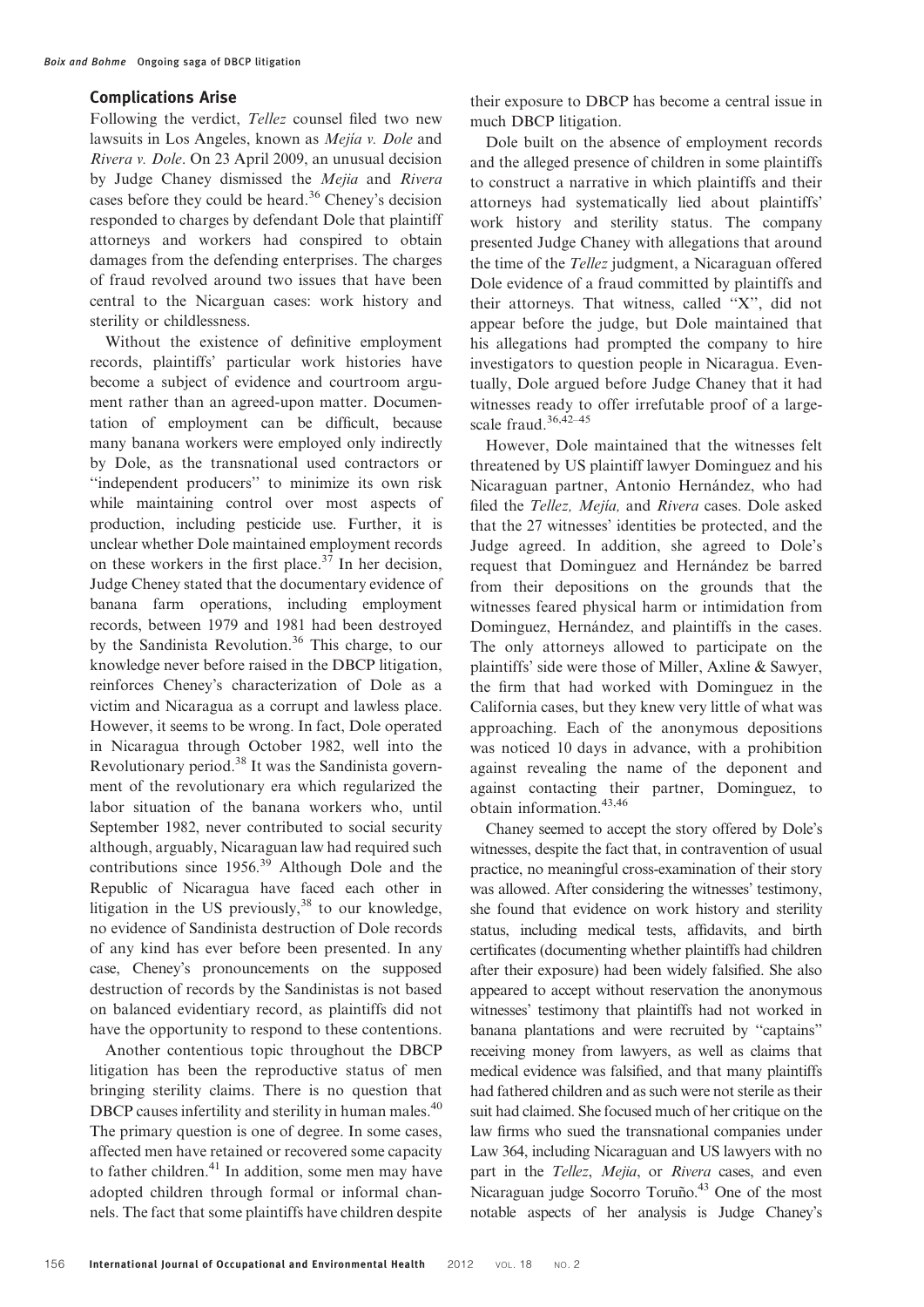characterization of Nicaragua in derogatory terms, as a ''curious social ecosystem'', casting not only Law 364, but also certain Nicaraguan institutions in derisory, paternalistic terms.<sup>36</sup>

Judge Chaney dismissed *Mejia* and Rivera, finding that fraud had been committed by eight American and Nicaraguan law firms, plaintiffs, doctors, labs, and three Nicaraguan judges.<sup>36,47</sup> In addition, she contacted Judge Paul C. Huck, who presided over a case called Osorio in which plaintiffs sought enforcement of a Nicaraguan verdict in a Miami federal court. Subsequently, Judge Huck suspended his decision pending Chaney's verdict. In October 2009, he decided not to enforce the Nicaraguan decision, stating reasons other than the fraud found by Chaney.<sup>48</sup>

Following the Mejia decision, Dole filed to have Tellez vacated. In response, the Court of Appeals ordered that the case be revisited. In July 2009, Judge Cheney had been elevated to the Court of Appeals, but Dole requested she be sent back to the Superior Court to preside over the latest developments in Tellez. Dole's request was granted, and based largely on the evidence presented in Mejía, Cheney ruled that the jury decision in that case did not hold.<sup>49</sup>

### Other Evidence Emerges

Judge Cheney's interpretation was limited by her decision to bar the attorneys accused of fraud from responding to the charges against them. By failing to consider multiple sides of the story, she missed important aspects of the case and made some factual errors. For example, she made statements about civil procedure, trial length, and bond requirements that did not reflect actual practice in Nicaragua.<sup>i,50</sup>

Aspects of a story told by three of the anonymous witnesses had a certain Hollywood scent. According to their testimony, approximately 20 people related to the lawsuits participated in a secret meeting in March 2003. The brain was Judge Toruño, who gathered the remaining ''actors'' to coordinate the Nicaraguan

trials and their outcomes. One issue they supposedly addressed was the medical evidence offered in trials. The judge supposedly established that 40% of the medical evidence should show the most severe type of infertility, which we will call A; a 30% should show infertility of a type B; and the remaining 30% should show other damages. Dole's attorney said that this meeting was necessary since up to then, 100% of the medical testing revealed that workers had the maximum level of infertility (A) which was not credible.42 Although the meeting was not immediately germane to the Mejia and Rivera cases she was considering, as neither had been filed in Nicaragua, Chaney pointed to this supposed meeting as a central element of the fraud she believed was being carried out in Nicaragua.<sup>43</sup>

Although none of the meeting participants were allowed to counteract the secret witness' story in Judge Cheney's court, evidence contrary to their testimony soon appeared. Some alleged participants have denied they were at such a meeting, including Judge Toruño and a laboratory analyst.<sup>51–54</sup> At least one of the attorneys named by the mysterious witnesses has been able to prove — passport in hand — that he was not in Nicaragua at the indicated date.<sup>55</sup>

In addition, plaintiff attorneys argued that other facts did not line up. One of the attorney groups supposedly present at the meeting to fix medical evidence had actually filed their medical evidence months earlier. More importantly, their principal case had been decided in November 2002 in Managua, in another judge's court. Other supposed meeting participants either did not have cases with Judge Toruño, or had already submitted half of their medical evidence. The most obvious discrepancy was that when all the evidence was handed in, 4.4% of plaintiffs had infertility A, 22.9% had infertility B, and the remaining 73% claimed other damages.<sup>55</sup>

The meeting seems even more unlikely, because during those months the different plaintiffs' groups were quarrelling with each other. Dominguez had sued Provost Umphrey in the USA.<sup>55</sup> And friction was so strong in May 2003 that during an attempted Central American gathering of DBCP victims, in Managua, many of those invited — one of the authors (VB) included — were surprised to see that disagreement was so strong that three groups could not sit together at the same table. In my book published in late 2007, I (VB) wrote that ''The workers are divided particularly at the time when they should be more united than ever''.<sup>56</sup>

Additional evidence countering the version given by the secret witnesses in California emerged after Cheney's decision. In Nicaragua, four witnesses in ongoing DBCP litigation maintained that they had

<sup>&</sup>lt;sup>i</sup> For example, she said of Law 364, "The companion law that works with it, the civil procedure that goes with it, that requires, I believe, that the defendants answer within I think three days, pay a \$ 15 million approximate bond in order to walk into the courtroom.'' However, in many of the Nicaraguan judgments, the defendants were relieved from posting the bond. In the Osorio case which was taken to Miami for enforcement, the judgment clearly indicates that the enterprises did not post a bond. Judge Chaney also stated in her bench ruling that the DBCP trials lasted 14 days, making it impossible to present an adequate defense. She thought that defendants only had 3 days to answer, 8 to produce evidence and that in only 3 days later the judgment was rendered. In fact, the Osorio litigation Dole made its first appearance on August 5, 2003 and filed its answer on April 24, 2005. It is true there are 3 days to answer, but that term kicks in after all other summonses are finalized which, in this case, took several months. The 8 days concerning evidence are to offer the proof, once offered the time to produce it is not limited. In Osorio evidence was filed during a term that exceeded two months, from May 16 to July 25, 2005. Dole never complained in Nicaragua about not having time to produce evidence. Further, on June 2, 2005, Dole requested that the court issue a decision. Finally, judgment was rendered after the evidentiary term closed, when the court had several months to ponder the evidence.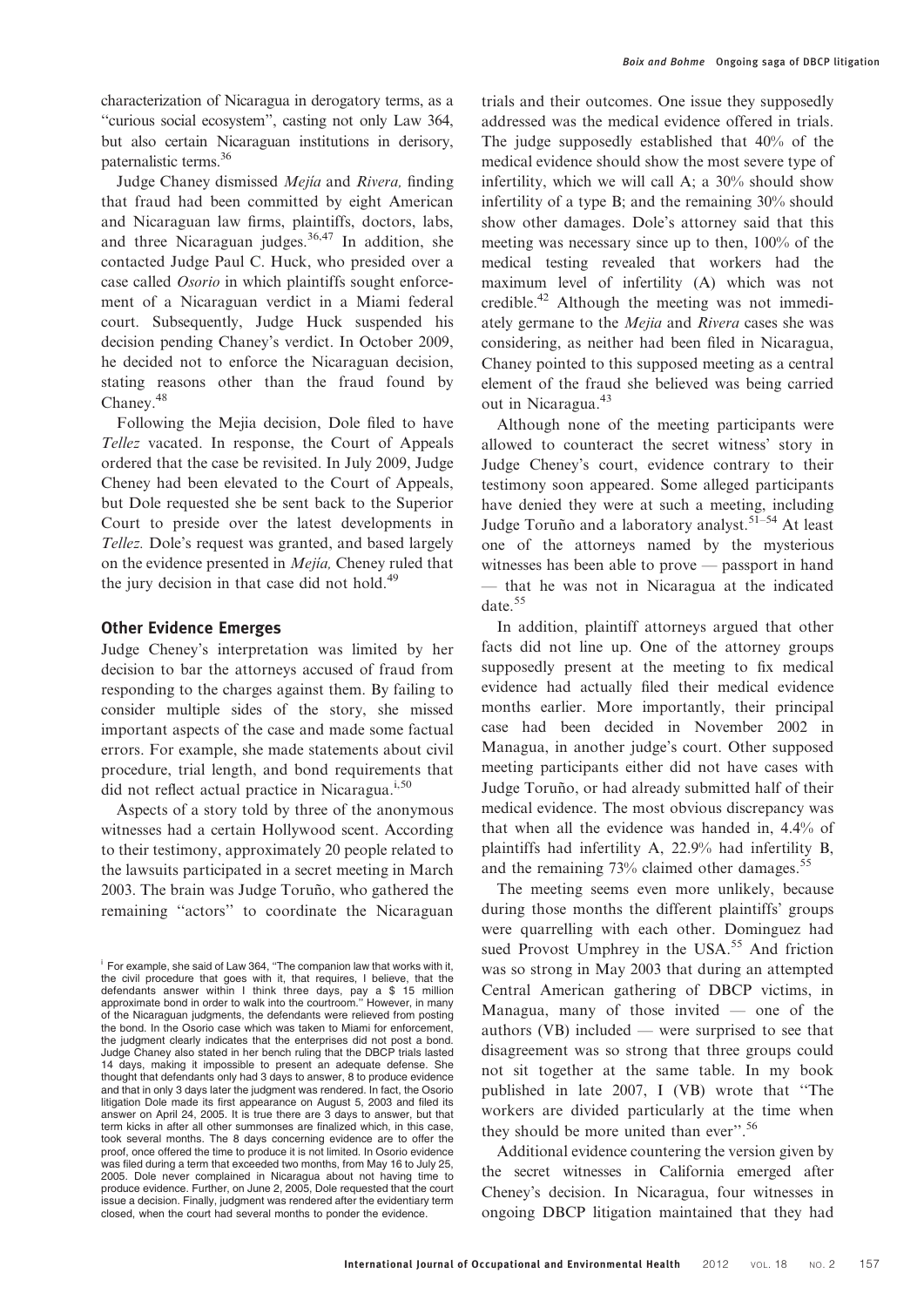been part of the group of 27 protected witnesses.<sup>57</sup> Their willingness to do so openly in Nicaragua suggests that Dole's request for a protective order in the US was not based on any real fear or concern on the part of the witnesses. Of four who testified in Nicaragua, one admitted to participating in research missions with the Dole investigators. The pay was \$300 per day of work and this witness even made contact with some of the Los Angeles plaintiffs. She reported that she gave a deposition at the Crown Plaza Hotel, in Managua. Moments before going in, one of Dole's agents instructed her to speak against Dominguez and Hernandez. At the end, she said, she was given \$200 of \$7500 that Dole lawyers promised her.<sup>58</sup>

Other witnesses reported receiving money from the Dole investigators. One remembered that during his deposition he was asked to state the names of his coworkers in banana plantations and he mentioned those he remembered.<sup>59</sup> Another witness reported being told by the Dole agents to deny that a certain plaintiff had been a banana worker, and offered a US visa, accommodation and a significant sum of money. When he initially refused, a Dole agent reportedly told him that nobody would learn his identity ''since everything had been arranged with the American judge who presided over the claims, who would issue a protection order''. Afterwards, he says, he was coerced, intimidated, and threatened to obtain his declaration.<sup>60</sup> The last of the four witnesses said that one of Dole's agents had offered a visa and a house to another compliant witness who had requested 2 million dollars.<sup>61</sup> There is more testimony from people who report being offered money to deny that certain others had been banana workers. The Dole investigators told them about a protective order that would give them anonymity, although some of these people were not called as witnesses.62–64

The US film maker Jason Glaser, who is working on a movie about the case, also reported that he had located another one of the secret witnesses, who we will call "Adrian" here, who confessed that Dole paid him (Adrian) \$1500 per month and also paid for his lodging in a luxury hotel in Costa Rica.<sup>65</sup>

Other data suggest the full story has not been heard. Dole's attorneys maintained it was the appearance of a witness "X" at the time of the Tellez verdict which precipitated the investigation that revealed the alleged fraud.42,46 However, the company had had intensive contacts with plaintiffs before "X" appeared in the scene. For example, one of the anonymous California witnesses who later testified in Nicaragua testified that he was contacted by Dole in 2005, which is 2 years before the appearance of  $"X"$ . 66

There exists judicial record of Dole contacting witnesses in early 2006. According to US law, it is illegal for a defendant corporation to contact a plaintiff without his or her attorney present. After attorneys complained about Dole's contact with plaintiffs in the DBCP litigation, the District Court of Jefferson County, Texas, issued a temporary injunction on 9 June 2006 which said:

…[I]f the court does not issue the temporary restraining order, Plaintiff will be irreparably injured because Defendants, Dole Food Company, Inc., Michael Carter and James Teater through their officers, attorneys, investigators, agents, employees, representatives and others, under their direction or control, have willingly and intentionally interfered on purpose, with the contractual relationship between Plaintiff and Plaintiff's Nicaraguan clients. $67$ 

The judge ordered them to refrain from "... interfering with contractual relationships and business relationships between Plaintiffs and their Nicaraguan clients …'' The injunction also prohibited Dole from making public statements encouraging banana workers to drop their lawsuits, repeal Law 364 or to perform any act against their attorneys.<sup>68</sup>

Dole's early contact with DBCP plaintiffs appears to have been geared toward weakening a vocal organization of DBCP-affected people, with the goal of avoiding litigation. The group, called the Asociación de Trabajadores y Ex-trabajadores Demandantes de Nemagón (Association of Worker and Former Worker Nemagon [Shell's brand name for DBCP] Plaintiffs, or ASOTRAEXDAN), was instrumental in organizing political pressure on the Nicaraguan National Assembly to pass Law 364. In 2005, a committee from this group negotiated with the Nicaraguan government, winning benefits for DBCP-affected people.<sup>69</sup> Months later, they reversed their strategy and began meeting with Dole.<sup>70</sup> On 28 June 2007, they signed a document together with Dole Executive Vice President and General Counsel Michael Carter, addressed to President Daniel Ortega.<sup>71</sup> One week later, they participated in a press conference with Humberto Hurtado of Dole Nicaragua.72

The turnaround in ASOTRAEXDAN perspective has generated controversy about the nature of the relationship between Dole and that group. One witness has declared in deposition that he met with Adrian and a Dole investigator who previously had offered him money for his testimony.<sup>73</sup> Ascertaining the veracity and timing of Dole's contact with Adrian and X could be instrumental in determining the merit of fraud charges and countercharges. This may prove difficult, because Adrian is currently being sought in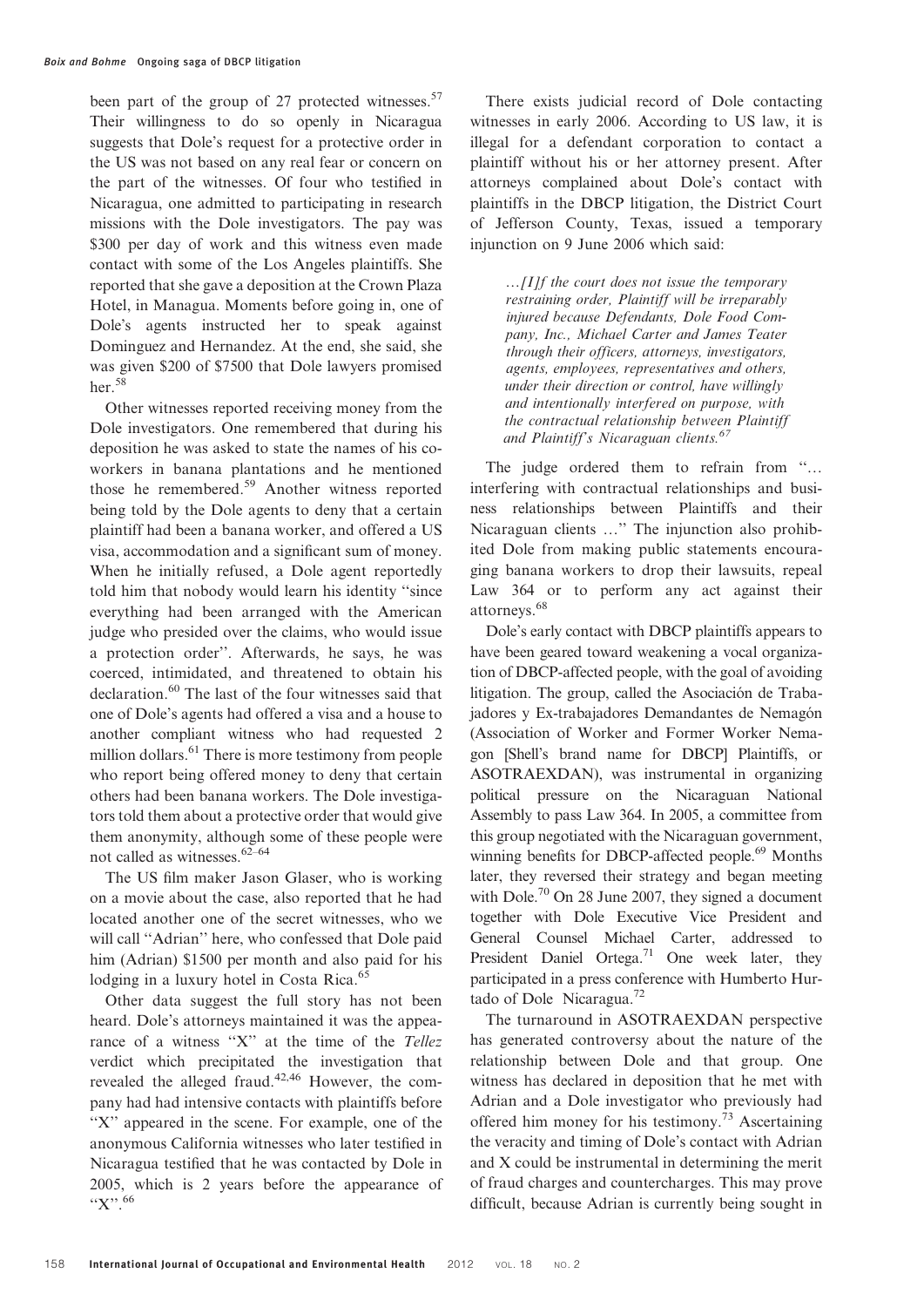Nicaragua on unrelated charges and appears to have fled the country.<sup>66</sup>

While Dole has raised charges of corruption against the plaintiffs in this case, in other litigation at least one attorney retained by Dole has been sanctioned for unethical behavior. In late 2010, Andrea Neuman of the firm Gibson Dunn, was sanctioned for ''blatant intimidation tactics'' against an expert witness in a case involving claims brought by Ecuadorean farmers and indigenous people against Chevron for environmental damage caused by oil extraction.<sup>74</sup> Neuman also works for Dole on the DBCP litigation.<sup>42</sup>

Lawyer on both sides of the California litigation have filed complaints with the State Bar of California against their opponents. In February 2011, the State Bar closed a complaint against Dole defense counsel Scott Edelman, Rudy Perrino, and Charles Carter.<sup>75</sup> The bar stated that the information on which the complaint was based was the subject of a protective order, and that Cheney's existing findings ''would be difficult to overcome for purposes of our proceedings''. In addition, that complaint named a non-US citizen as the recipient of a bribe, and the State Bar determined that this person, for reasons not given, ''could not be considered a reliable witness sufficient enough to carry the State Bar burden of proof''. In March, the bar notified Dominguez through his attorney that they had ''completed the investigation of the allegations of professional misconduct and determined that this matter does not warrant further action".<sup>76</sup> The bar's primary obstacle to undertaking an investigation of the Dole attorneys — the secrecy of witness testimony  $-$  is the same obstacle that has prevented full access to justice for the Nicaraguan plaintiffs.

Also in March 2011, Judge Cheney issued a final, but redacted, decision in Tellez that exonerated two US lawyers, Mark Sparks and Benton Musselwhite, who had no role in Tellez but who secret witness testimony had implicated in the alleged fraud in Nicaragua.49 Cheney found that that secret testimony against the two lawyers was baseless, but she did not explain only parts of the testimony were unreliable, while the remainder retained its credibility in her eyes. Although neither of those lawyers had a direct role in the cases heard by Chaney, the stakes are high for their own litigation. As Sparks related in March, ''[I]f the appellate court affirms Judge Chaney's dismissal, this could have a ripple effect across thousands of cases under the direction of his own law firm, Provost Umphrey".<sup>77</sup> While the appeal is still underway, the California developments have already appeared to have an impact on that litigation — Provost Umphrey settled all of its 33 Nicaragua- and 5 US-based cases against Dole in what Dole's CEO called a "business-based solution" to [the] dispute.<sup>78</sup>

While the details of the settlement were not made public, it is reasonable to assume any payment by Dole was far less than the total claims of \$9 billion.<sup>79</sup>

As of late 2011, attorney Steve Condie was preparing an appeal of the order vacating the Tellez judgment, with arguments likely to be presented in late 2012 (personal communication).

#### Conclusion

Judge Cheney's dismissal of Rivera and Mejia, and her overturn of the Tellez jury decision, as well as the dismissal of the Osorio case in Florida constitute de facto victories for Dole. However, there is enough evidence casting doubt on Dole's own actions in these cases to call into question the wisdom of these decisions. It is difficult to determine what is true among the many claims and counterclaims. For this reason, we believe that, although they may be complicated and expensive, it is essential that these cases be tried on the merits.

This is especially true because of these cases' impact on other litigation — because of Cheney's decision, it is unlikely that any other Nicaraguans will be able to bring DBCP-related cases in the United States; indeed her findings on that nation's supposed ''curious social ecosystem'' are likely to be cited by any defendant facing claims from any Nicaraguan citizen. That would mean that an entire class of people could be denied access to justice on the grounds of testimony of anonymous individuals who were not cross-examined, and who in some cases have apparently admitted that their testimony was paid.

In addition, it appears that claiming fraud may become a regular strategy of corporate defendants facing claims by non-US citizens in US or their own national courts. In February 2011, Chevron denounced a verdict against it in Ecuador as ''the product of fraud''.<sup>80</sup> The lawyers for Chevron are the same as those who represent Dole in the California DBCP litigation.<sup>81</sup>

Given uncertainties and open questions that remain, these cases should not have be dismissed on the basis of undisclosed and uncountered testimony. Moving forward, the appellate court considering Tellez should reject the notion that secret evidence can form a legitimate basis to reverse a decision duly made by a California jury. All courts hearing DBCP cases should ensure that all evidence is heard and refuse to allow secrecy to interfere with the administration of justice.

### References

- 1 Torkelson TR, Sadek SE, Rowe VK. Toxicological investigations of 1,2-dibromo-3-chloropropane. Toxicol Appl Pharmacol. 1961;3:545–59.
- 2 Anderson EJ. Toxicity of BBC a warning. PRI News. 1963;11(5).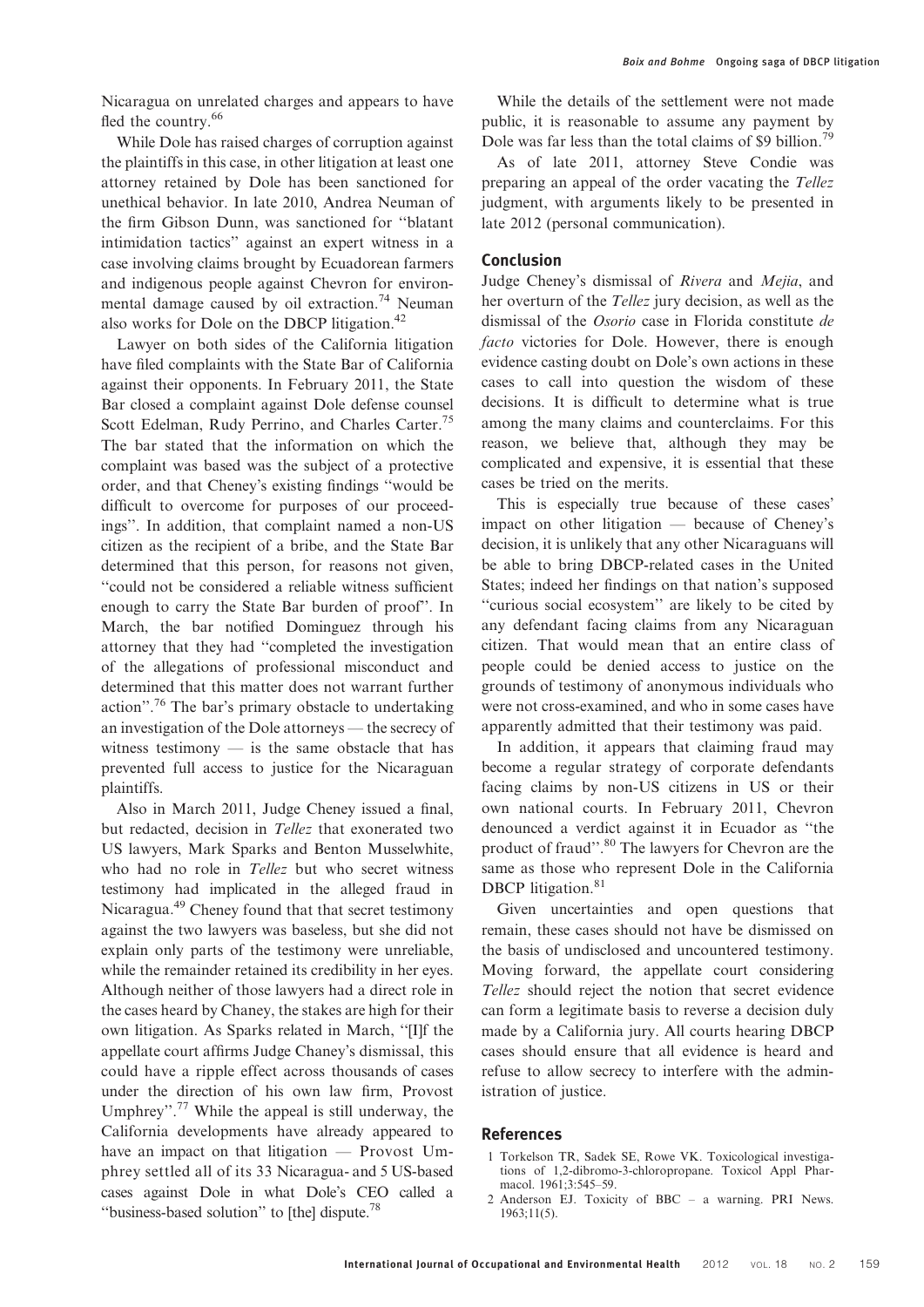- 3 Anderson EJ. Deposition. In: Coordination Proceeding Special Title (Rule 1550 b); Chemical Exposure Cases; Judicial Council Coordination Proceeding No. 954. San Francisco (CA): In the Superior Court of the State of California in and for the County of San Francisco, 1981.
- 4 From the Editor. Pineapple News [Internet]. 1977 [cited 12 November 2011], 3(1): 1. Available from: http://tpss.hawaii.edu/ pineapple/PineNews-03.pdf
- 5 History: 1970–present. Dole Food Company [cited 29 December 2005]. Available from: http://www.dole.com/ CompanyInfo/About/Timeline/2.jsp
- 6 Notice of Registration under the Federal Insecticide, Fungicide, and Rodenticide Act: Nemagon C soil fumigant. Registration Number 201–140. US Department of Agriculture, 1964.
- 7 Ward JM, Habermann RT. Pathology of stomach cancer in rats and mice induced with the agricultural chemicals ethylene dibromide and dibromochloropropane. Bull Soc Pharmacol Environ Pathol. 1974;2(2):10–11.
- 8 Olson WA, Habermann RT, Weisburger EK, Ward JM, Weisburger JH. Brief communication: induction of stomach cancer in rats and mice by halogenated aliphatic fumigants. J Natl Cancer Instit. 1973;51:1993–5.
- 9 Occupational Safety and Health Administration. Occupational exposure to DBCP. Federal Regist. 1978: 43:11514–33.
- 10 Occupational Safety and Health Administration. Emergency temporary standard for exposure to 1,2-dibromo-3-chloropropane. Federal Regist. 1977; 42:45536–49.
- 11 Dibromochloropropane (DBCP): Suspension order and notice of intent to cancel. Fed Regist. 1979;44:65135–79.
- 12 Cassity H. Telex to Bud Daley. San Francisco (CA): Castle and Cooke; 1977.
- 13 Dow Chemical Company and Standard Fruit Company. Letter agreement. Midland MI: Dow Chemical Company; 1978.
- 14 DeMent J. Letter to distribution, subject: DBCP safe handling procedures. San Francisco (CA): Castle and Cooke Foods; 1978.
- 15 Thrupp LA. Sterilization of workers from pesticide exposure: the causes and consequences of DBCP-induced damage in Costa Rica and beyond. Int J Health Serv. 1991;21(4):731–57.
- 16 Weir P, Shapiro D. Circle of poison: pesticides and people in a hungry world. San Francisco (CA): Institute for Food and Development Policy; 1981.
- 17 Ballesteros P. Memo to Lic. M. A. Gurdian; Reporte de Operaciones Agrícolas División de Nicaragua [Report of agricultural operations, Nicaragua Division]. Standard Fruit Company; 1981.
- 18 Rosenberg B, Levenstein Ch. Unintended consequences: Impacts of pesticide bans on industry, workers, the public, and the environment. Methods and policy report; Toxic Use Reduction Institute; University of Massachusetts Lowell [Internet]. 1995;13:1–64 [cited 2009 Dec 6]. Available from: http://www.p2pays.org/ref/23/22115.pdf.
- 19 German Munoz Moncada, ''Deposition'', Jorge Colindres Carcamo et al. vs. Shell Oil Company et al.: District Court of Brazoria County, Texas; 23rd Judicial District; No. 93-C-2290, 1994 Mar 3.
- 20 Manuel Antonio Balderamos Erazo, ''Deposition'', Manuel Antonio Balderamos Erazo vs. Shell Oil Company; No. C-3665-93-D: In the District Court of Hildalgo County, Texas, 206th Judicial District, 1996 Jul 12.
- 21 Dole Food Company. DBCP facts [cited 13 May 2011]. Available from: http://www.dole.com/CompanyInformation/ DBCPFacts/tabid/1260/Default.aspx.
- 22 Ramı´rez AL, Ramı´rez CM. Esterilidad Masculina Causado por la Exposicion Laboral al Nematicida 1,2-Dibromo-3- Chlorpropano [Male sterility caused by occupational exposure to the nematocide 1,2-dibromo-3-chlorpropane]. Acta Med Costarr. 1980;23(2): 219–222.
- 23 Slutsky M, Levin JL, Levy BS. Azoospermia and oligospermia among a large cohort of DBCP applicators in twelve countries. Int J Occup Environ Health. 1999;5(2):116–22.
- 24 Rosenthal E. The DBCP pesticide cases: seeking access to justice to make agribusiness accountable in the global economy; in: Jansen K and Vellema S, eds. Agribusiness and Society: corporate responses to environmentalism, market opportunities and public regulation. London and New York: Zed Books, 2004.
- 25 Mayer D, Sable K. Yes! We have no bananas: forum non conveniens and corporate evasion. Int Business Law Rev. 2004;4:131–164.
- 26 Gonzalez D, Loewenberg S. Banana workers get day in court. New York Times. 2003 Jan 18.
- 27 Silva JA. El Otro Infierno: La Maraña de Intereses en el Caso Nemagón [The other hell: the tangle of interests in the Nemagon case]. La Prensa. 2002 Sep 30 [cited 2011 Nov 2]. Available at: http://archivo.laprensa.com.ni/archivo/2003/ noviembre/13/nacionales/nacionales-20031113-05.html
- 28 Enríquez O. Insólito Abuso del Procurador [Rare imposition by Attorney General]. El Nuevo Diario. 2002 Oct 8 [cited 2011 Nov 2]. Available at: http://archivo.elnuevodiario.com.ni/2002/ octubre/08-octubre-2002/nacional/nacional2.html
- 29 Enrıquez O, Bow JC. Embusa Intervino en Caso Nemagon [US Embassy Intervenes in Nemagon Case]. El Nuevo Diario. 2002 Oct 9 [cited 2011 Nov 2]. Available from: http://archivo. elnuevodiario.com.ni/2002/octubre/09-octubre-2002/nacional/ nacional2.html
- 30 Enriquez O. "Invitación a la Impunidad" ["Invitation to inpunity'']. El Nuevo Diaro. 2002 Oct 10 [Cited 2011 Nov 5]. Available from: http://archivo.elnuevodiario.com.ni/2002/ octubre/10-octubre-2002/nacional/nacional8.html.
- 31 Santoyo P. Bananas of wrath: how Nicaragua may have dealt forum non conveniens a fatal blow removing the doctrine as an obstacle to achieving corporate accountability. Houston J Int Law 27. Spring 2005; 718.
- 32 Bohme SR. Pesticide regulation, citizen action, and toxic trade: the role of the nation-state in the transnational history of DBCP in Melling J and Sellers C., eds. Dangerous Trade: Histories of Industrial Hazard across a Globalizing World. Philadelphia: Temple University, 2012.
- 33 Spano J. Dole must pay \$2.5 million to farmhands. Los Angeles Times. 2007 Nov 16 [cited 2007 Nov 16]. Available at: http:// articles.latimes.com/2007/nov/16/local/me-dole16.
- 34 Spano J. Dole must pay farmworkers \$3.2 million. Los Angeles Times. 2007 Nov 6 [cited 2007 Nov 16]. Available at:http:// articles.latimes.com/2007/nov/06/local/me-dole6.
- 35 Spano J. Damages in Dole case are reduced. Los Angeles Times. 2008 Mar 11 [cited 2008 March 30]. Available from: http://articles.latimes.com/2008/mar/11/local/me-dole11.
- 36 Chaney VG. Oral Ruling. Mejia vs. Dole et al., Case No. BD40049; 2009 April 23. Los Angeles: Superior Court for the State of California for the County of Los Angeles.
- Austin JE. Standard Fruit Co. in Nicaragua. Boston (MA): Harvard University; 1994.
- 38 Republic of Nicaragua vs Standard Fruit Company, Standard Fruit and Steamship Company, and Castle & Cooke, Inc., United States Court of Appeals, Ninth Circuit; 937 F.2d 469; 1991.
- 39 Ley Orgánica de Seguridad Social. Gaceta (Nicaragua) 56; 1956 Jan 1 [cited 2012 Apr 2]. Available from: http://legislacion. asamblea.gob.ni/Normaweb.nsf/%28\$All%29/8BCCF85E103820 780625718C004D43E3?OpenDocument
- 40 Integrated Risk Information System (IRIS-EPA). 1,2-dibromo-3-chloropropane (DBCP); CASRN 96-12-8 [Internet]. 1991 Jan 10 [updated 2006 May 2; cited 2009 Oct 22]. Available from: http://www.epa.gov/iris/subst/0414.htm.
- 41 Egnatz DG, Townsend JC, Olson RD, Johns DB. DBCP and testicular effects in chemical workers: an epidemiological survey in Midland, Michigan. J Occup Med. 1980;22(11):727–32.
- 42 Hearing transcript. Mejia vs. Dole et al. (BC340049) and Rivera vs. Dole et al. (BC379820). 2009 April 21–23. Los Angles (CA): Superior Court of the State of California for the County of Los Angeles; 2009.
- 43 Chaney VG. Findings of fact and conclusions of law supporting order terminating Mejia and Rivera cases for fraud on the court; redacted version of document filed under seal. Mejia v. Dole et al. (BC340049) and Rivera v. Dole et al. (BC379820). 2009 June 17. Los Angles (CA): Superior Court of the State of California for the County of Los Angeles.
- 44 Olivas R. Abogados Se Defienden y Afectados No Se Rendiran [Attorneys defend themselves and the affecteds will not give up]. El Nuevo Diario [Internet]. 2009 Apr 25 [cited 2012 Apr 4]. Available from: http://www.elnuevodiario.com.ni/nacionales/ 46140
- 45 Hechler D. The kill step. Corporate Counsel [internet].2009 Oct [cited 2010 November 12]. Available from: http://www.law.com/ jsp/cc/PubArticleCC.jsp?id=1202433709311.
- 46 Plaintiffs' response in opposition to Dole Food Company, Inc. and the Dow Chemical Company's motion of entry of protective order pursuant to FRCP 26(C). In: Miguel Angel Sanchez Osorio et al., vs. Dole Food Company, Inc et al.